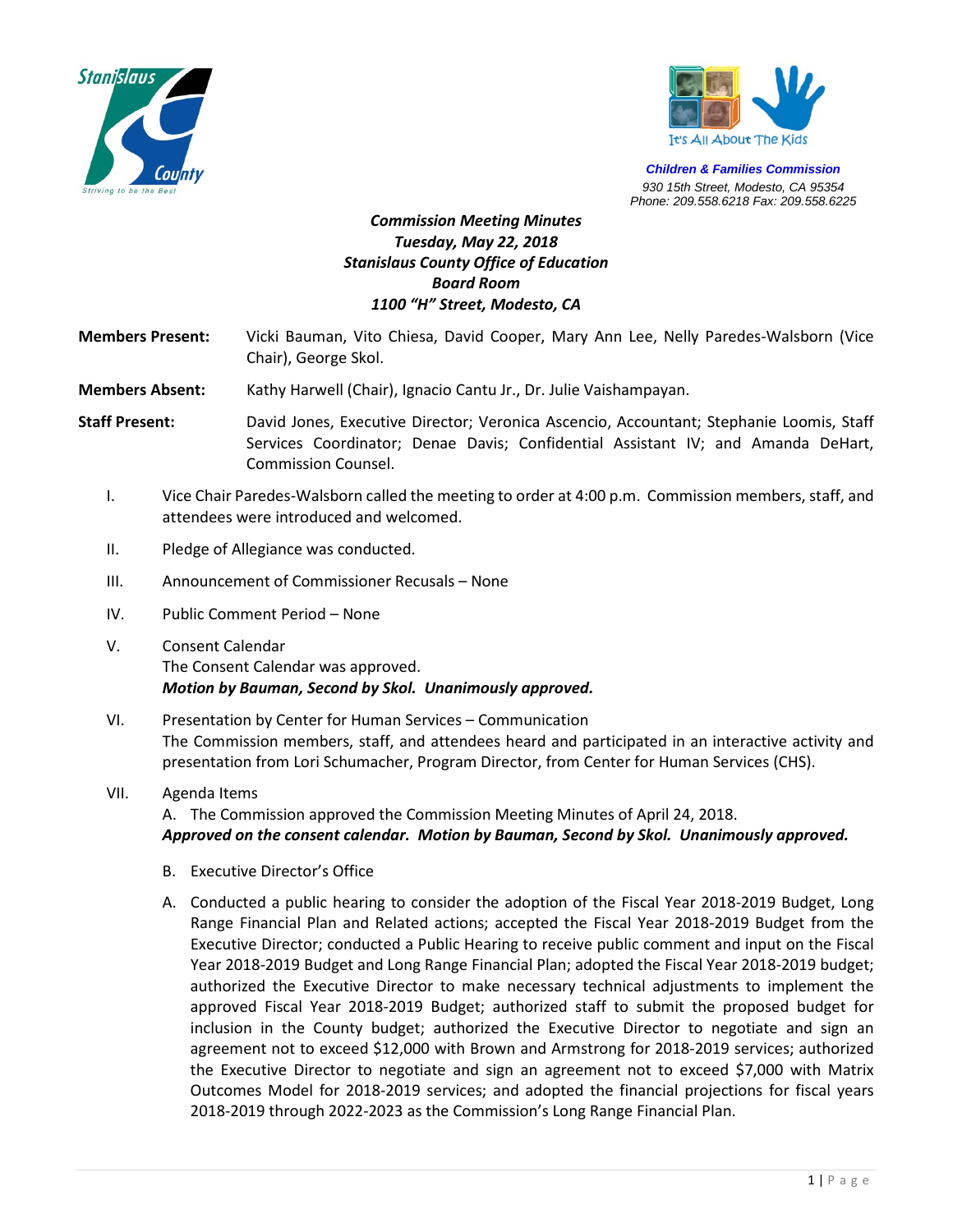State law requires the Commission to annually hold a public hearing before adopting a budget for fiscal year operations (July 1 to June 30) and before adopting a long-range financial plan. The budget is an estimated spending plan for the funds received by the Stanislaus County Children and Families Commission.

The Commission heard a presentation on the Fiscal Year 2018-2019 Budget, Long Range Financial Plan and Related actions from David Jones.

### **Fiscal Year 2018-2019 Budget**

By law, the Stanislaus County Board of Supervisors does not have statutory authority to alter, amend, or approve the Commission's budget. The Commission's budget appears in the Stanislaus County budget as an informational item so the Auditor has a legal basis to make Commission expenditures. The filing date for submitting proposed budgets to the County was March 26, 2018. An expense budget totaling \$6,338,193 for Fiscal Year 2018-2019 was submitted to the Chief Executive Office to act as a placeholder until the Commission adopts its budget. Any budget approved by the Commission at this meeting or at subsequent meetings will be incorporated into the County's 2018-2019 budget. The County implemented a change this year, requesting two-year budgets be submitted for their budget book. The Commission submitted a budget for both Fiscal Years 2018-2019 and 2019-2020. The 2019-2020 budget is considered a status quo/placeholder budget. It is understood the 2019-2020 budget could be modified, potentially significantly, based on the outcomes of the Commission's strategic direction/planning process taking place over the next seven (7) months.

The budget the Commission is acting on as part of this agenda item is only the Fiscal Year 2018- 2019 budget, and not any other budget year. This is consistent with the Commission's past practices. It is expected the Fiscal Year 2019-2020 budget will be developed as priorities and strategies of the Commission are finalized through the Strategic Direction/Planning process.

#### *Highlights:*

Some important elements and assumptions of the budget and long range financial plan include:

- Total budgeted revenues are projected at \$4,889,108, which is an estimated increase of 13.6% (\$586,239) from the 2017-2018 budget. The projected increase is due to:
- o The planned backfill by the State for revenue lost through implementation of Proposition 56. While Proposition 56 created an additional \$2 tax on a pack of cigarettes, it was projected to decrease overall tobacco consumption, thus decreasing revenue to First 5 organizations. Also, the new \$2 tax was specifically designated for services and programs apart from First 5.
- Total budgeted expenses are projected at \$6,388,193, which is an estimated decrease of 11.4% (\$818,914) from the 2017-2018 budget. For the 2018-2019 budget, a \$500,000 contingency has been established. No funds will be spent from Contingency without the approval of the Commission. Total administrative costs are projected at approximately 5% of total costs.
- o Staffing levels are projected to remain the same in the 2018-2019 budget at 5 positions (four full-time and one part-time).
- Total 2018-2019 service provider contracts are budgeted at \$5,077,914, which is a decrease of 15.6% (\$935,010) from the 2016-2017 budget. These contracts for 2018-2019 were voted on and approved by the Commission at their February 27, 2018, meeting and do not need further action.
- The Commission will have 19 contracts with service providers associated with programs for 2018-2019.
- Funding of \$12,000 is included for a contract with Brown Armstrong for audit services and \$7,000 with Matrix Outcomes Model for Family Development Matrix services and training.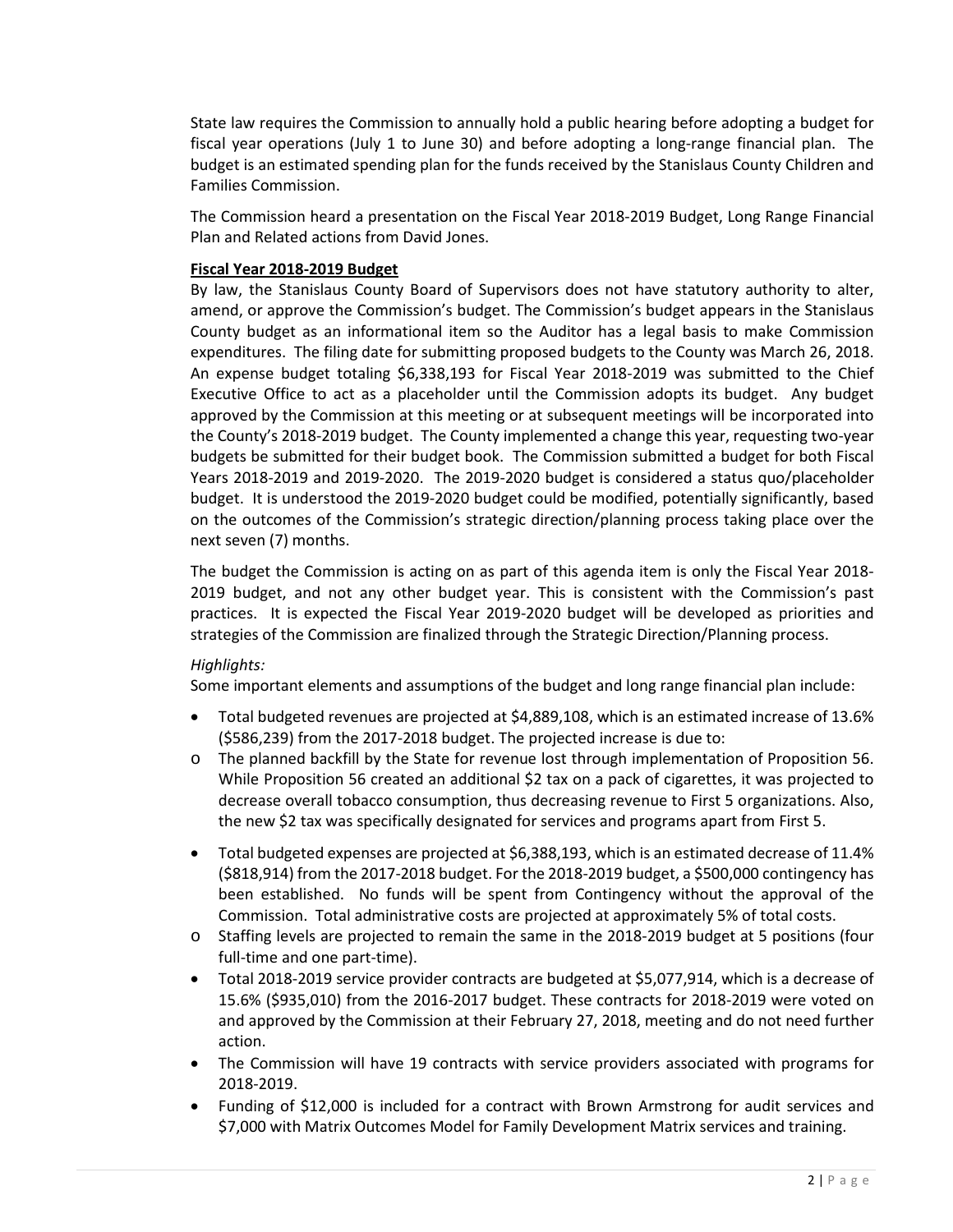- There is a projected use of approximately \$1.5 million in fund balance to balance the 2018-2019 budget. Ending fund balance for 2018-2019 is projected to be approximately \$4.6 million
- Additional assumptions for the 2018-2019 budget are included in the attached Budget Assumption worksheet.

### **Long Range Financial Plan**

The Long Range Financial Plan is submitted annually to the State. It is a very important planning document and fiscal tool for the Commission. Similar to the Fiscal Year 2019-2020 Budget, the Long Range Financial Model could be subject to change in the future as a result of priorities and strategies resulting from the Strategic Direction/Planning process.

Some important elements and assumptions of the Long Range Financial Plan for consideration include:

- The Plan is a working document and is to guide long-range planning. The Plan is subject to change upon approval of the Commission using updated projections.
- The State Department of Finance/First 5 California revenue projections for Stanislaus County have been used in the Long Range Financial Plan for the years they were available (2018-2019 through 2021-2022). Stanislaus County Children and Families Commission assumptions were used for 2022-2023.
- The Plan continues to highlight long-term projected revenue declines.
- The Plan assumes contractors will spend 97% of contract allocations in 2018-2019 through 2022-2023.
- The Plan assumes a minimum reserve of at least six months of budgeted revenue per Commission policy.
- The Plan projects that fund balance policy will be impacting the spending strategy of the Commission starting in Fiscal Year 2021-2022.

### *After the presentation, Vice Chair Paredes Walsborn opened the public hearing at 4:31 p.m. Hearing no other comments from the public, the public hearing was closed at 4:32 p.m.*

The Commission adopted the the Fiscal Year 2018-2019 Budget, Long Range Financial Plan and Related actions.

### *Motion by Skol, Second by Cooper. Unanimously approved.*

1. Awarded an Agreement with Glen Price Group for the Provision of Services for a Strategic Direction/Planning process; Authorized the Executive Director to execute the contract with the Glen Price Group and sign any necessary documents; Authorized the use of up to \$74,520 of Fiscal year 2017-2018 Contingency funds for the Agreement and for staff to make necessary technical budget adjustments and to expend these funds per terms of the Agreement; and authorized the establishment of a short-term Ad Hoc Steering Committee for the Strategic Direction/Planning process.

The Commission heard a presentation (Attachment 1) on the Strategic Direction/Planning process and phases from Dr. Mara Mahmood, Glen Price Group.

The Commission awarded an Agreement with Glen Price Group for the Provision of Services for a Strategic Direction/Planning process.

*Motion by Bauman, Second by Skol. Unanimously approved.*

- C. Committee Reports *Approved on the Consent Calendar. Motion by Bauman, Second by Skol. Unanimously approved.*
	- 1. The Commission accepted the minutes for the Administrative Committee meeting held on May 7, 2018, including the Monthly Financial Report as of April 2018.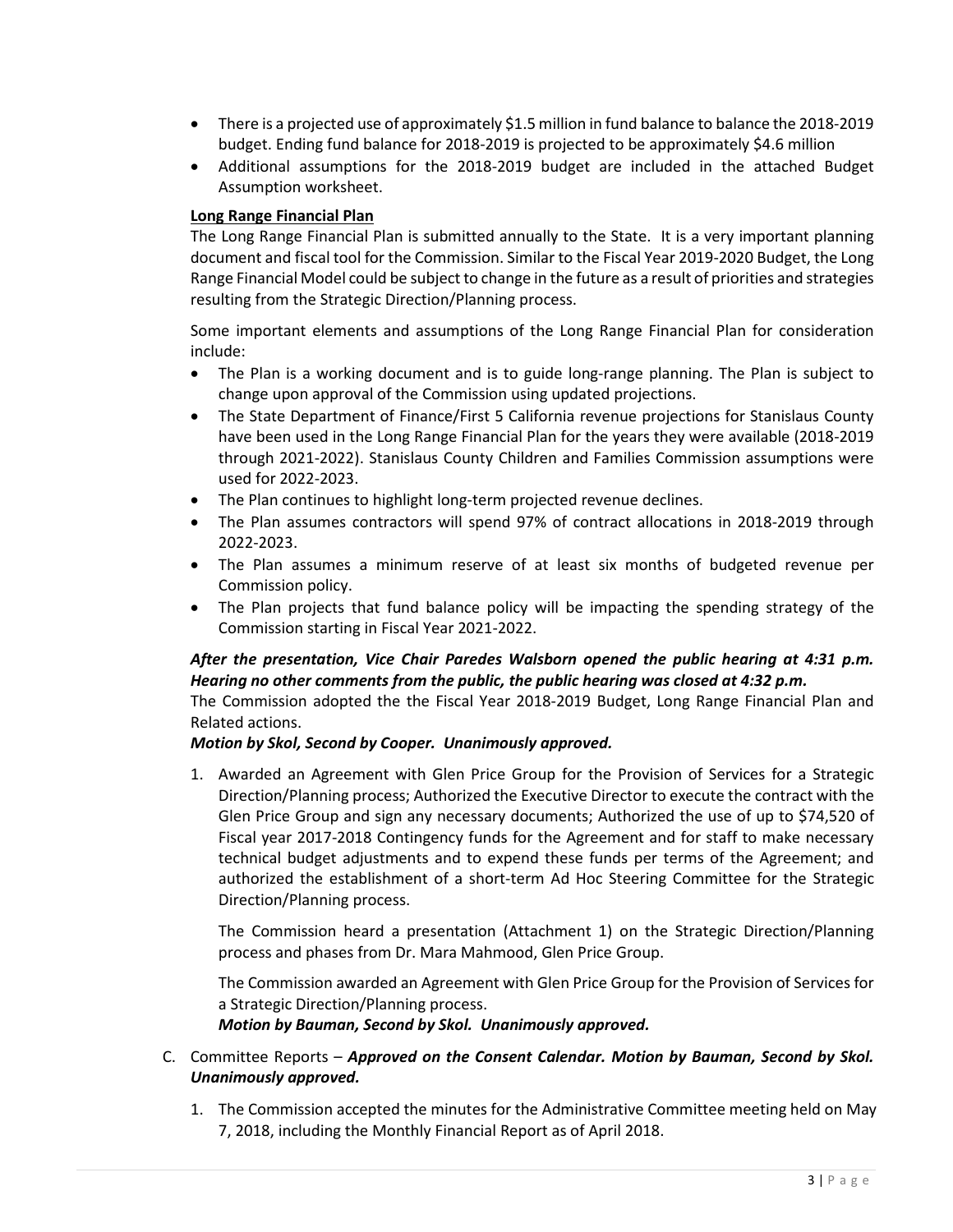- 2. The Commission accepted the minutes for the Operations Committee meeting held on May 10, 2018.
- 3. The Commission accepted the minutes for the Executive Committee meeting held on May 16, 2018.
- II. Correspondence *Approved on the Consent Calendar. Motion by Bauman, Second by Skol. Unanimously approved.*
	- 1. Accepted a letter from California State Controller's Office RE: Acceptance of '16-'17 Audit Report
- III. Commissioner Reports None
- IV. Staff Reports
	- David expressed more communication regarding the Strategic Plan will be coming out and efforts would be made to keep Commission agendas to be streamlined as possible during the planning period.
	- David invited attendees to introduce themselves to Dr. Mara Mahmood from Glen Price Group following the meeting.
- V. The Commission meeting adjourned at 4:57 p.m.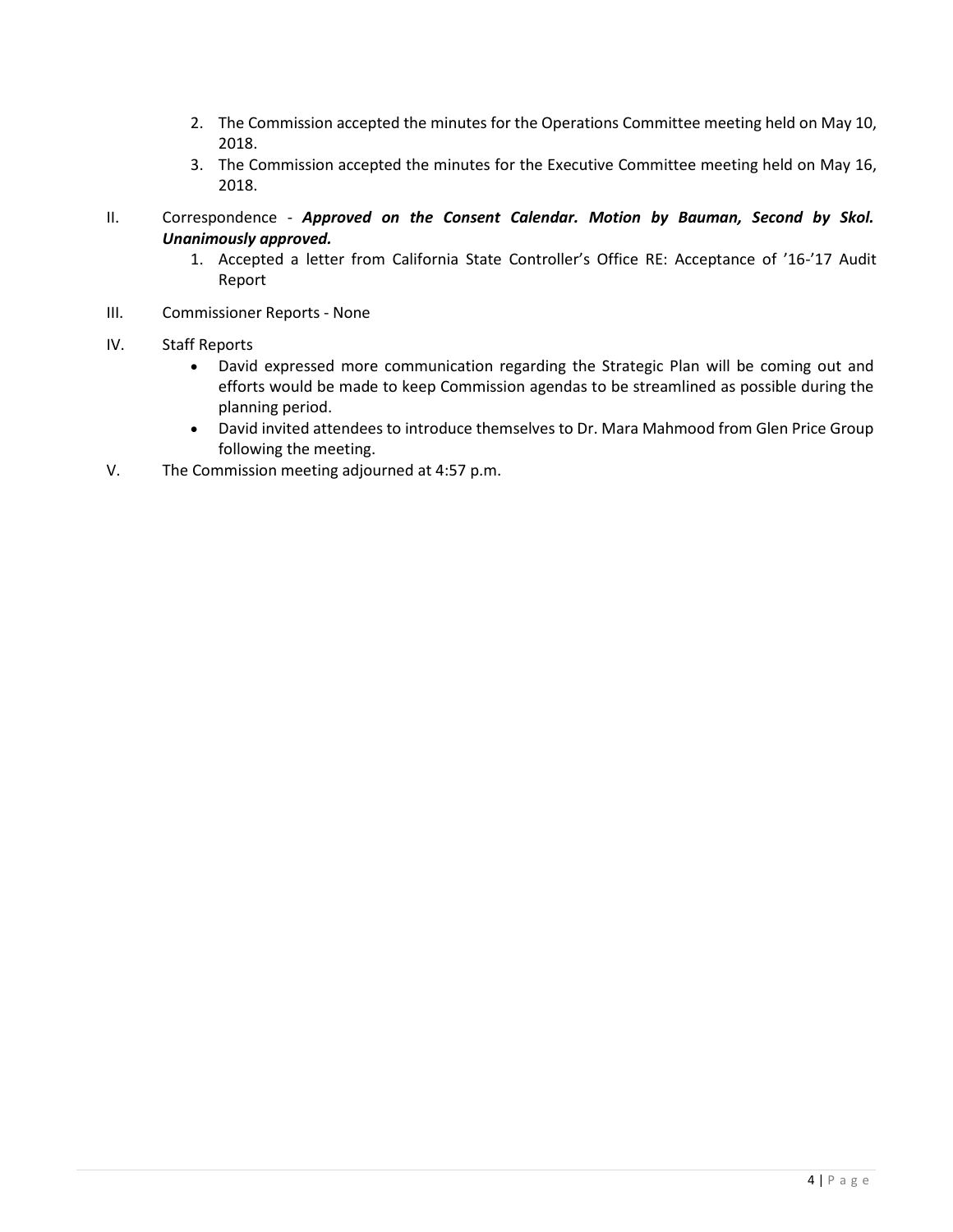

## **First 5 Stanislaus Strategic Direction and Planning**

*Presented by GPG*

*First 5 Stanislaus Children & Families Commission Meeting* May 22, 2018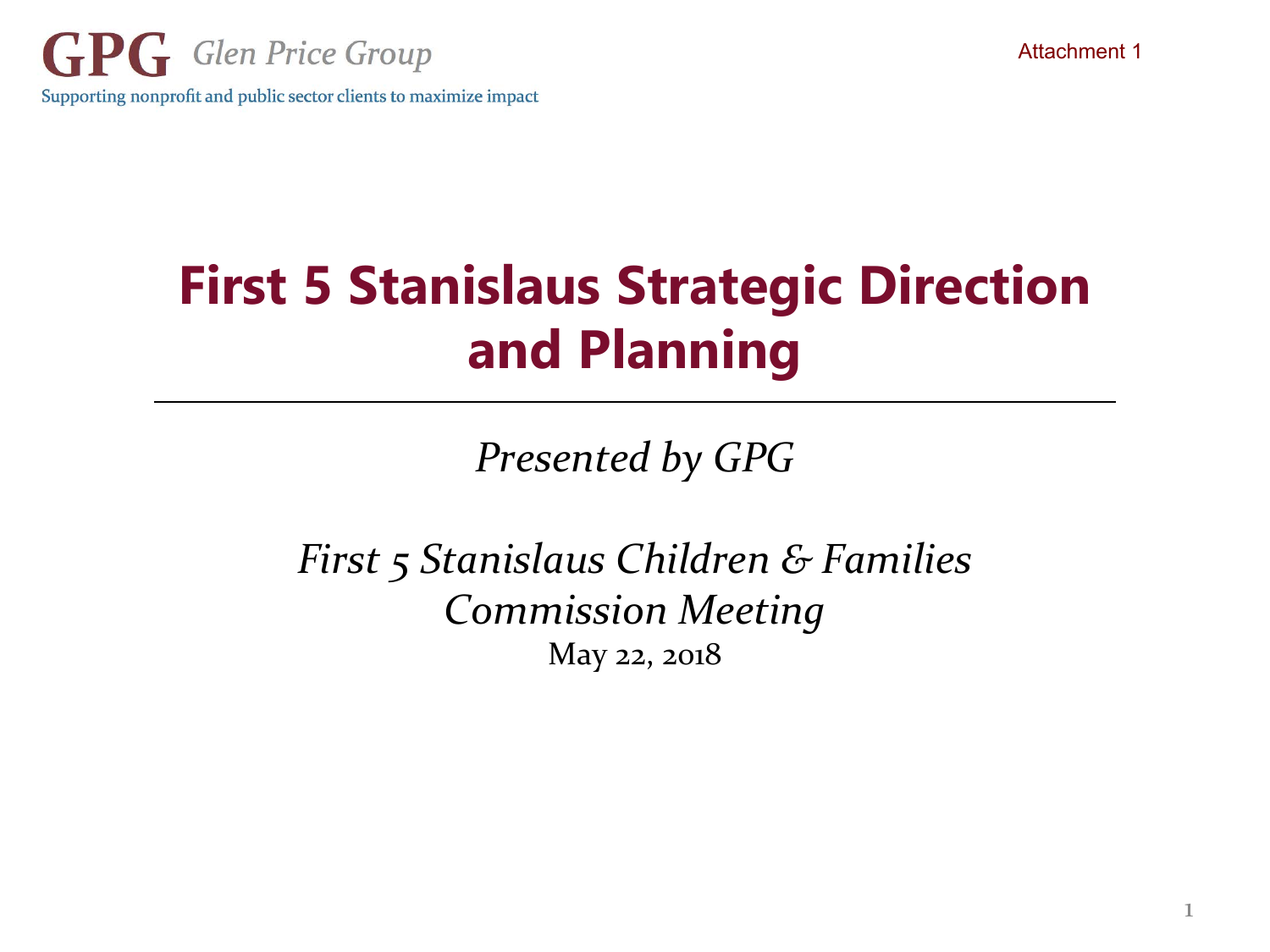# **Glen Price Group (GPG)**

**GPG Mission**: We inspire and support local, statewide, and national public and nonprofit organizations to maximize their results through effective collaboration, planning, and resource development. Through this work, we contribute to a more just and equitable world and improved outcomes for all people, beginning at birth.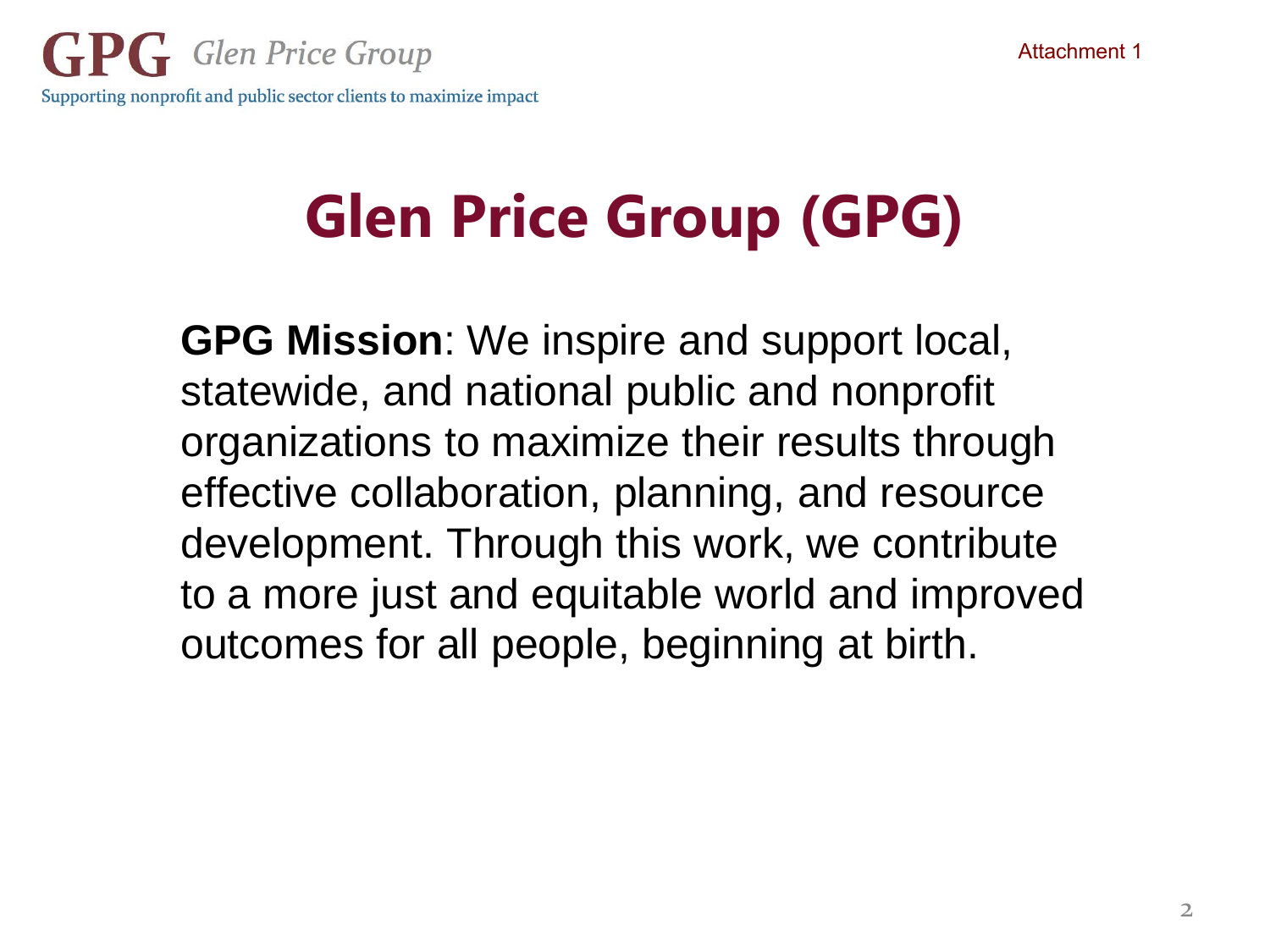

# **GPG Types of Work**







Strategic, Business, Action, and Sustainability **Planning**

Funding Research and **Grant Proposal Development**

Systems-change and **Collaboration**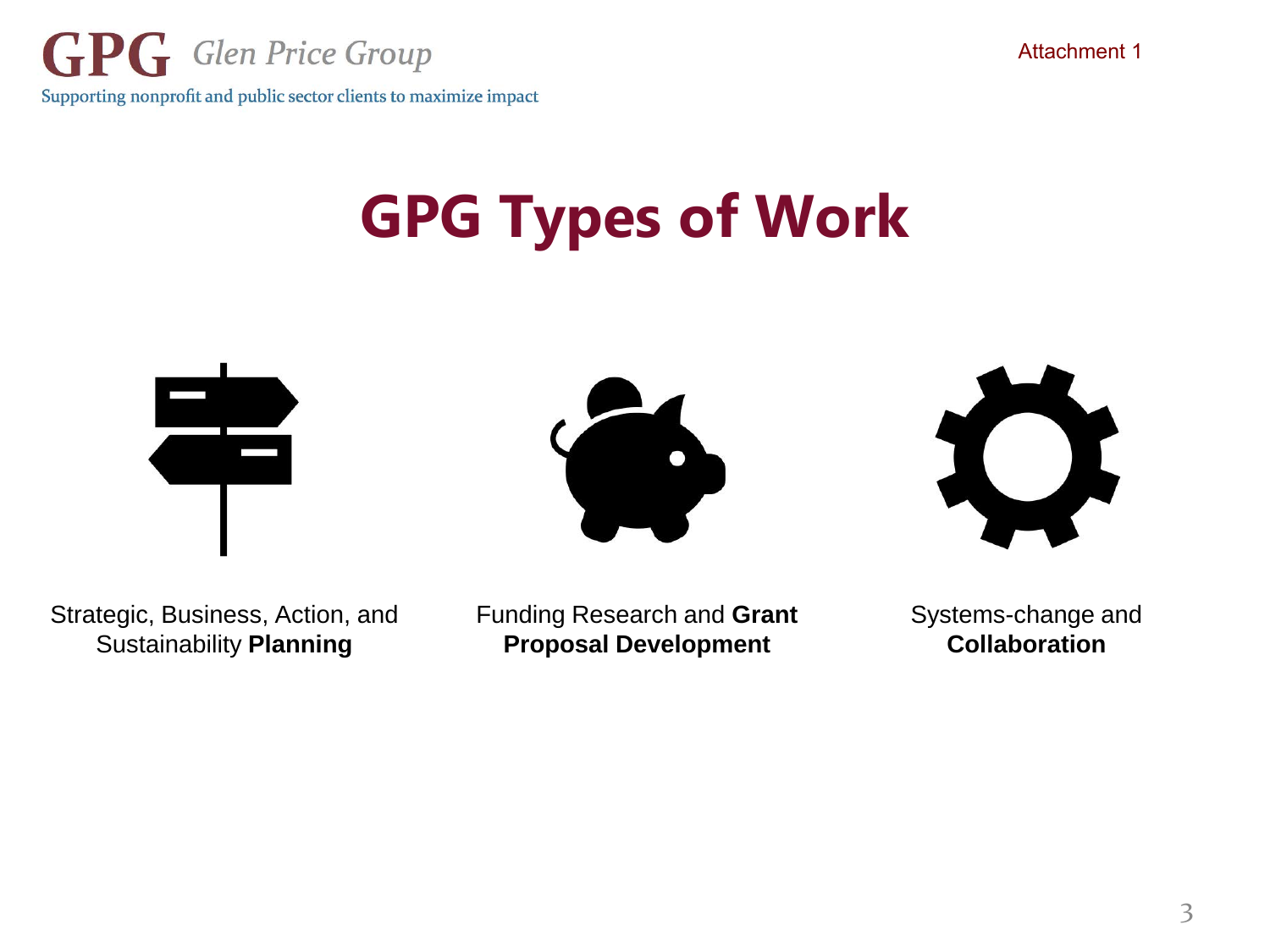### **Knowledge of First 5 State and County Commissions and Trends in the First 5 Community**

- First 5 California
	- Strategic Plan
- First 5 Contra Costa
	- Strategic Planning and Resource Development
- First 5 Shasta
	- Strategic Planning
- First 5 Los Angeles
	- Grade Level Reading, School Readiness Workgroup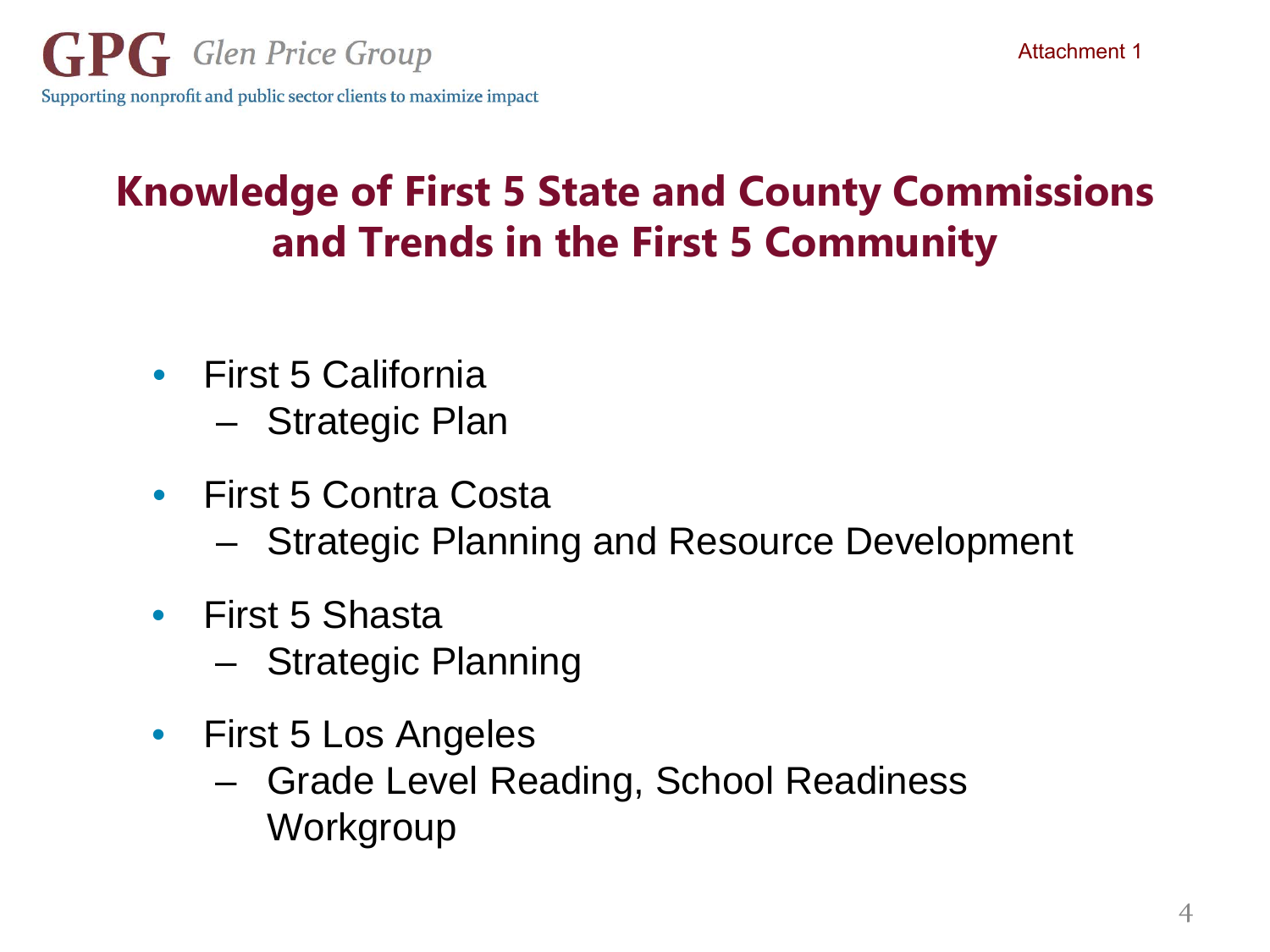# **Project Team**

| <b>Project Lead</b>                   | Mara Mahmood, Ph.D., Senior Associate                              |
|---------------------------------------|--------------------------------------------------------------------|
| <b>Project Advisors</b>               | Maggie Steakley, Senior Associate<br><b>Aaron Price, President</b> |
| <b>Project Team</b><br><b>Members</b> | Katherine Aspell, Associate<br>Angela Chang, Support Associate     |
| <b>Sub-Consultant</b>                 | Lucia Obregon, Spanish Focus Groups<br>Facilitator                 |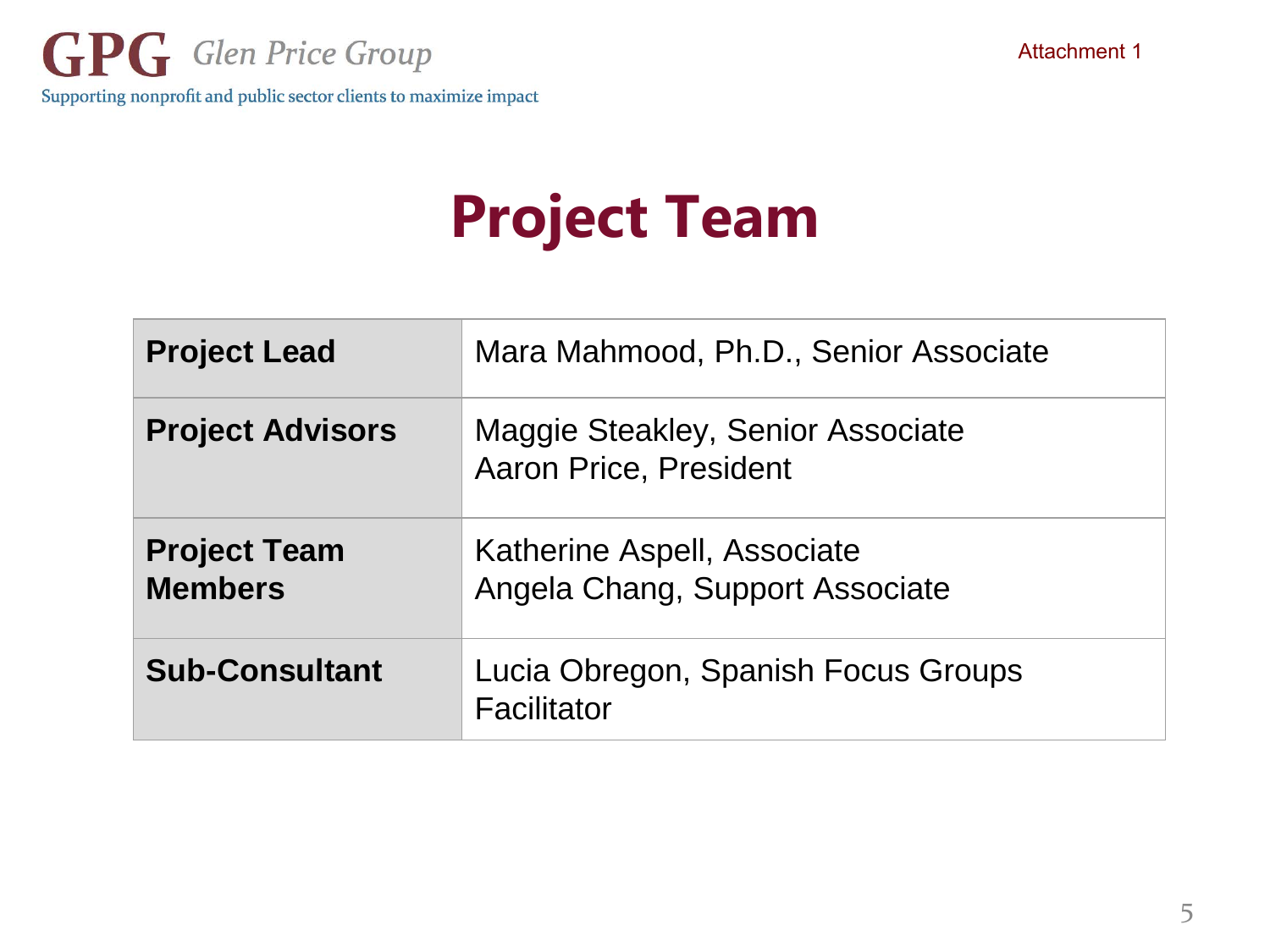## **Objectives**

The Children and Families Commission's strategic direction and planning **process** will:

- Build on the Children and Families Commission's successful efforts and investments
- Engage local stakeholders in linguistically and culturally responsive ways
- Utilize local expertise and experience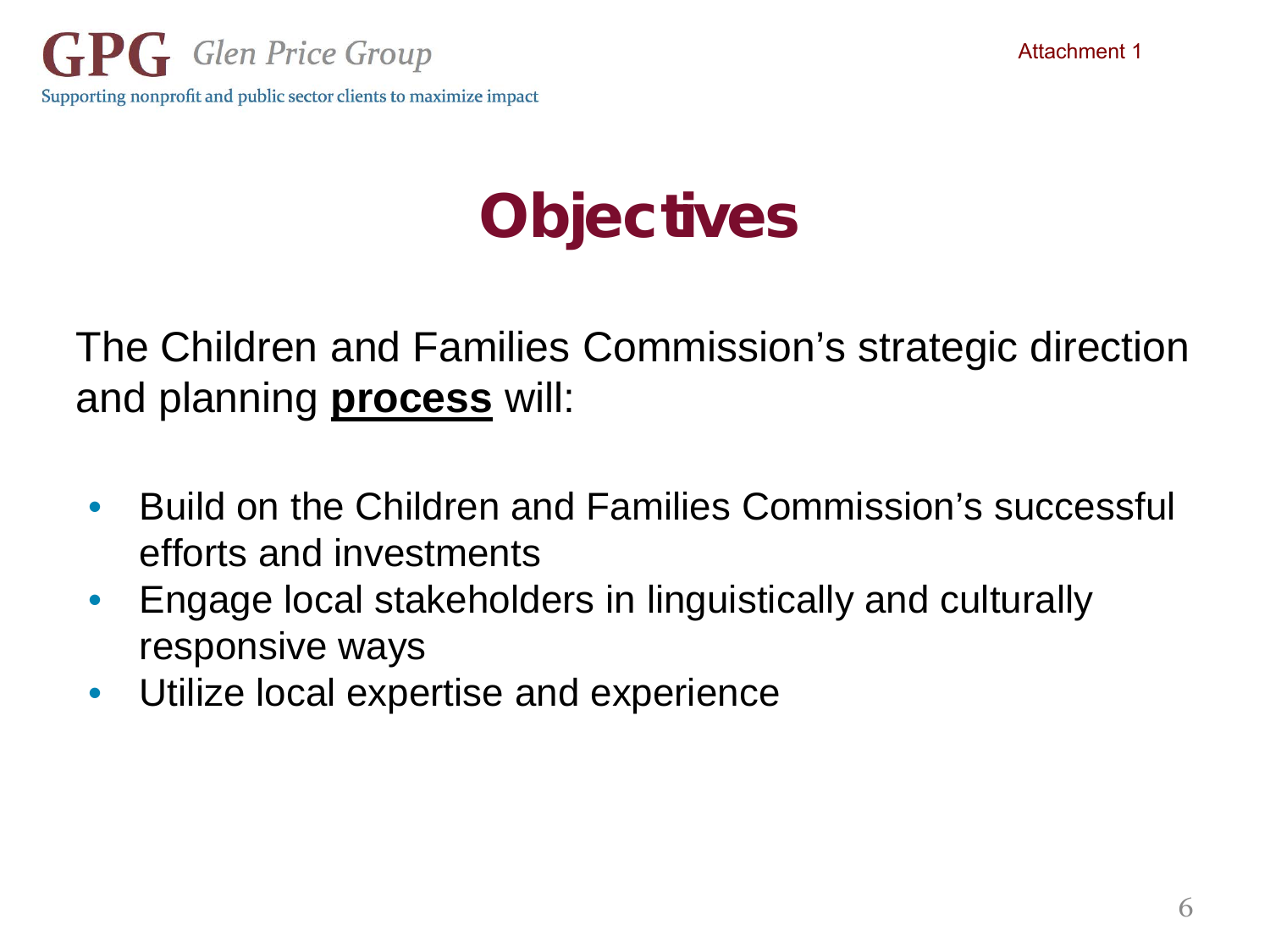## **Objectives**

### The Children and Families Commission's **strategic direction and plan** will:

- Present First 5 Stanislaus' vision, mission, and values
- Identify areas for strategic investments
- Outline steps to achieve goals and objectives
- Present a timeline for implementation
- Establish a framework for implementation
- Present information clearly and concisely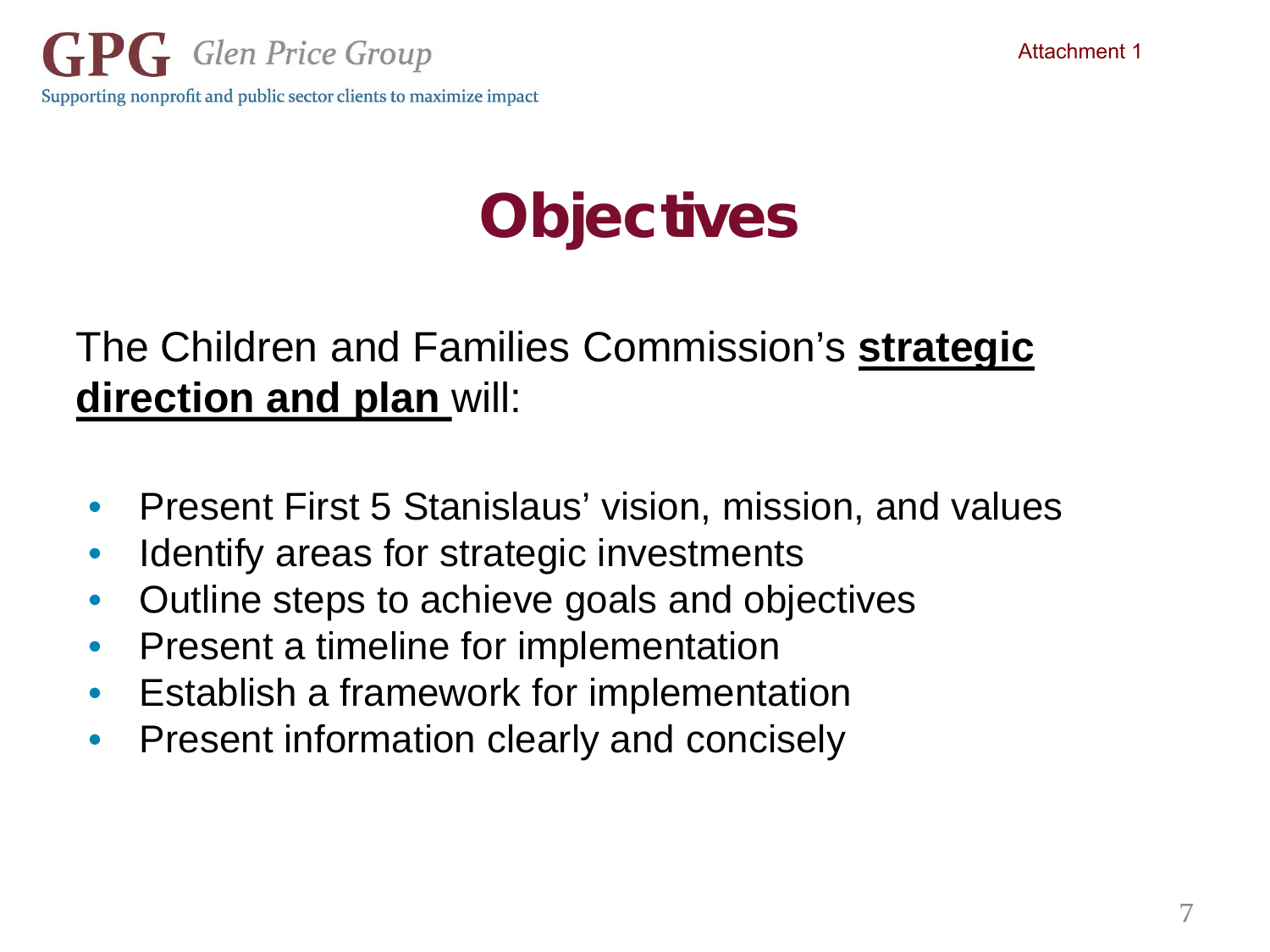Supporting nonprofit and public sector clients to maximize impact

**GPG** Glen Price Group

| <b>Project Phases</b>                            |                                                                      |                                                               |  |  |
|--------------------------------------------------|----------------------------------------------------------------------|---------------------------------------------------------------|--|--|
| <b>Phase I:</b><br><b>Discovery</b>              | <b>Phase II:</b><br>Planning                                         | <b>Phase III:</b><br>Plan<br>Development<br>& Finalization    |  |  |
| June 2018 - Aug 2018                             | Aug 2018 - Oct 2018                                                  | Nov 2018 - Dec 2018                                           |  |  |
| 1 Part-day Commission<br><b>Planning Meeting</b> | 1 Full-day and 2 Half-<br>day Commission<br><b>Planning Meetings</b> | 1 As-needed Half-Day<br><b>Commission Planning</b><br>Meeting |  |  |

Ongoing Communication with Executive Director and Targeted Engagement with a Steering Committee Consisting of Staff and Commissioners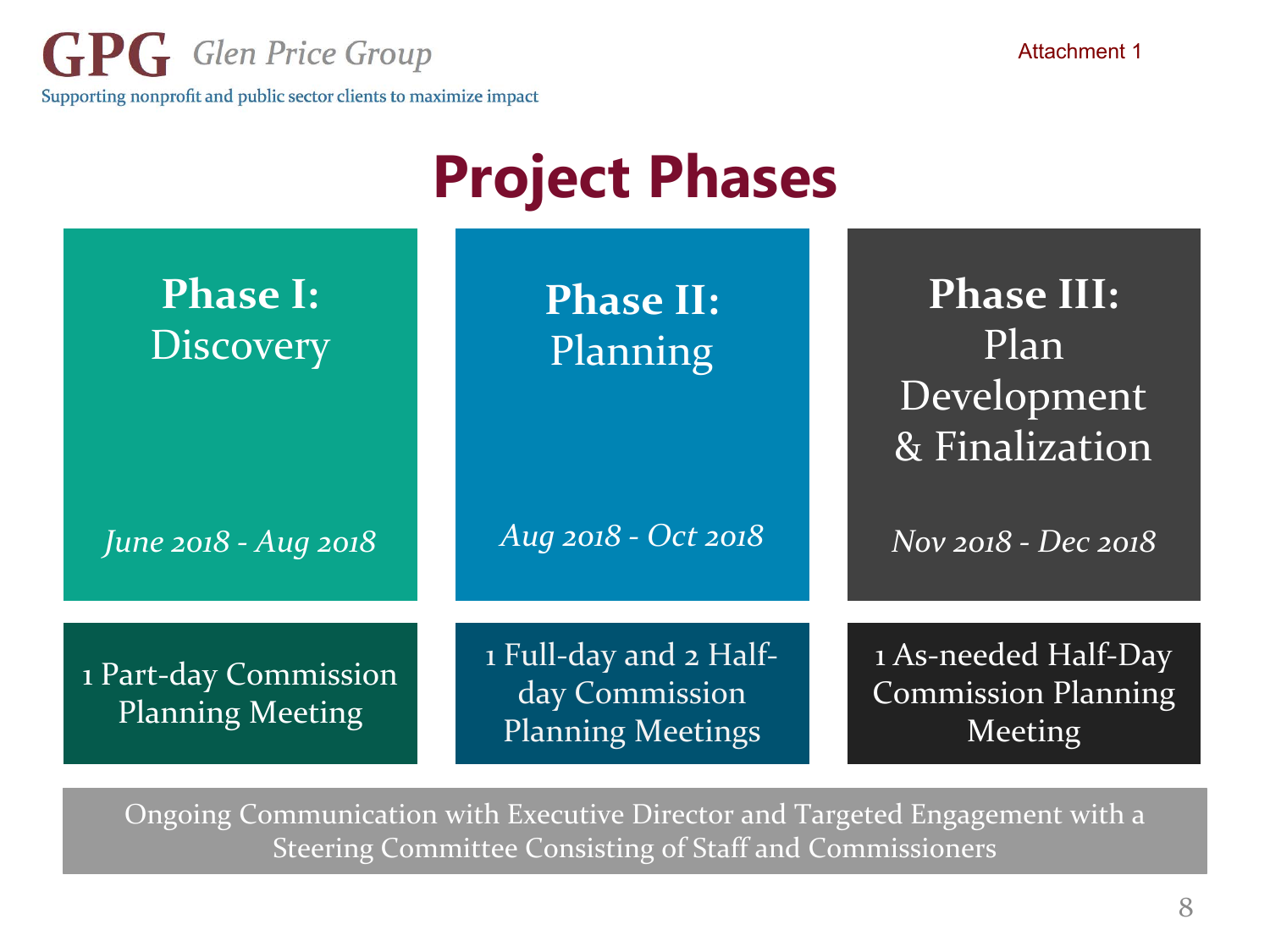## **Project Phases**

| <b>Phase I: Discovery</b><br>June 2018 - Aug 2018                                                                                                                                                                                                                                                                                                                                                                                                                                    |                                                                                                                                                                                                                     |  |  |
|--------------------------------------------------------------------------------------------------------------------------------------------------------------------------------------------------------------------------------------------------------------------------------------------------------------------------------------------------------------------------------------------------------------------------------------------------------------------------------------|---------------------------------------------------------------------------------------------------------------------------------------------------------------------------------------------------------------------|--|--|
| <b>ACTIVITIES</b>                                                                                                                                                                                                                                                                                                                                                                                                                                                                    | <b>DELIVERABLES</b>                                                                                                                                                                                                 |  |  |
| Initial meeting with Executive Director and<br>1.<br>staff<br>Review and analyze key resources<br>2.<br>Develop draft strategic plan outline with<br>3.<br>definitions<br>Develop draft stakeholder engagement plan<br>4.<br><b>Meeting #1: Review previous planning</b><br>5.<br>efforts, discuss outline, identify background<br>materials, discuss stakeholder engagement<br>plan<br>6. Conduct interviews, focus groups, and<br>surveys<br><b>Develop Discovery Report</b><br>7. | 1. Work plan and<br>timeline<br>2. Strategic plan outline<br>Meeting #1 design<br>3.<br>and notes<br>4. Stakeholder<br>engagement plan<br>Interview guide<br>5.<br>Focus group designs<br>6.<br>7. Discovery Report |  |  |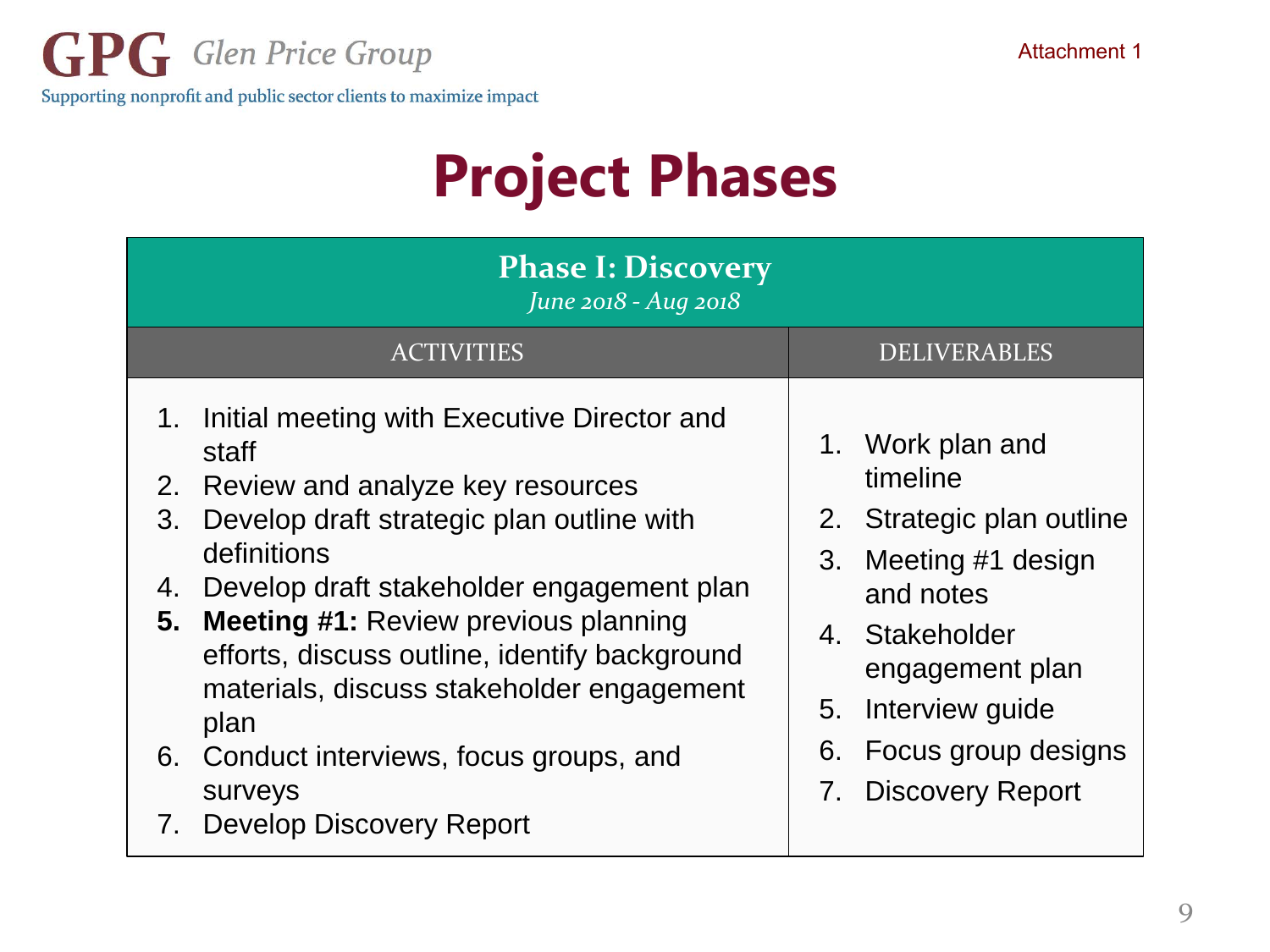**GPG** Glen Price Group

Supporting nonprofit and public sector clients to maximize impact

## **Project Phases**

| <b>Phase II: Planning</b><br>Aug 2018 - Oct 2018                                                                                                                                                                                                                                                                                                                      |                                                                                                                                                      |  |  |  |
|-----------------------------------------------------------------------------------------------------------------------------------------------------------------------------------------------------------------------------------------------------------------------------------------------------------------------------------------------------------------------|------------------------------------------------------------------------------------------------------------------------------------------------------|--|--|--|
| <b>ACTIVITIES</b>                                                                                                                                                                                                                                                                                                                                                     | <b>DELIVERABLES</b>                                                                                                                                  |  |  |  |
| Meeting #2                                                                                                                                                                                                                                                                                                                                                            |                                                                                                                                                      |  |  |  |
| 1. Review Discovery Phase results<br>Discuss future direction and priority areas including<br>2 <sub>1</sub><br>vision, mission, and values<br>Identify goals and desired outcomes<br>3.<br>Meeting #3<br>Finalize vision, mission, values, goals, and outcomes<br>1.<br>Discuss objectives and priorities for strategic<br>2.<br>investments<br>Identify tasks<br>3. | 1. Meeting design<br>and notes<br>2.<br>Iterative drafts of<br>plan components<br>3 <sub>1</sub><br>Iterative drafts of<br>criteria for<br>strategic |  |  |  |
| Meeting #4                                                                                                                                                                                                                                                                                                                                                            | investments                                                                                                                                          |  |  |  |
| 1. Finalize objectives and priorities for strategic<br>investments<br>Continue work on tasks<br>2.<br>3.<br>Determine approach for monitoring progress toward<br>goals and objectives                                                                                                                                                                                 | 4. Draft statement on<br>monitoring plan<br>implementation                                                                                           |  |  |  |
| <b>Ongoing: Collaboratively Develop Plan</b>                                                                                                                                                                                                                                                                                                                          |                                                                                                                                                      |  |  |  |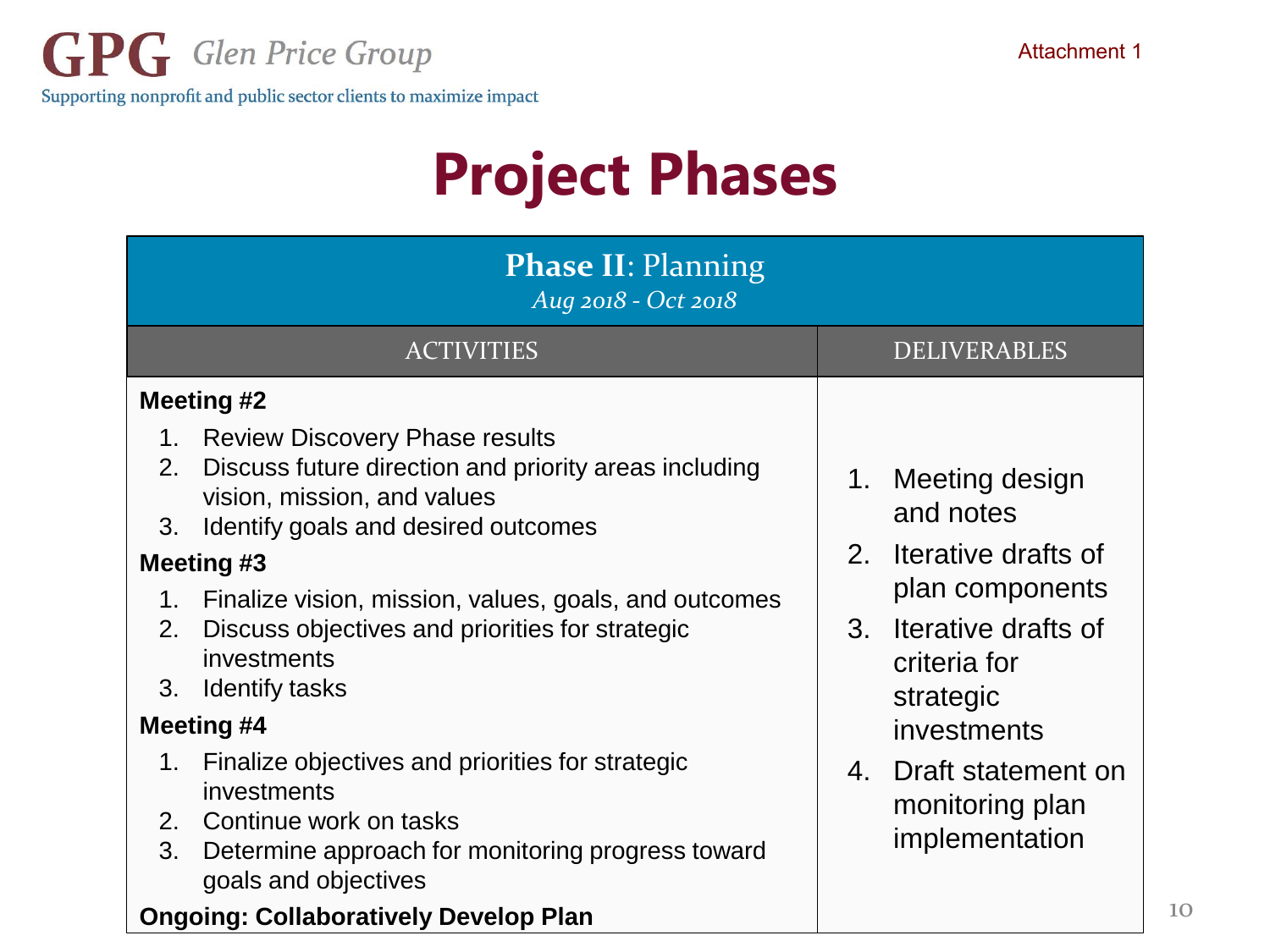## **Project Phases**

| <b>Phase III: Plan Development and Finalization</b><br>Nov 2018 - Dec 2018                                                                                                                                                                                                                                                                                                                                      |                                                                                                                                  |  |  |
|-----------------------------------------------------------------------------------------------------------------------------------------------------------------------------------------------------------------------------------------------------------------------------------------------------------------------------------------------------------------------------------------------------------------|----------------------------------------------------------------------------------------------------------------------------------|--|--|
| <b>ACTIVITIES</b>                                                                                                                                                                                                                                                                                                                                                                                               | <b>DELIVERABLES</b>                                                                                                              |  |  |
| Develop draft strategic plan<br>2. Meeting #5 (if needed): Review and<br>finalize plan components and create<br>proposed timeline and framework for<br>implementation and monitoring progress<br>toward goals and objectives<br>3. Develop near-final version of strategic plan<br>Present near-final strategic plan at public<br>4.<br>meeting of CFC<br>5. Incorporate feedback from CFC and finalize<br>plan | 1. Meeting design and<br>notes<br>2. Draft strategic plan<br>3. Final strategic plan<br>4. Presentation slides for<br><b>CFC</b> |  |  |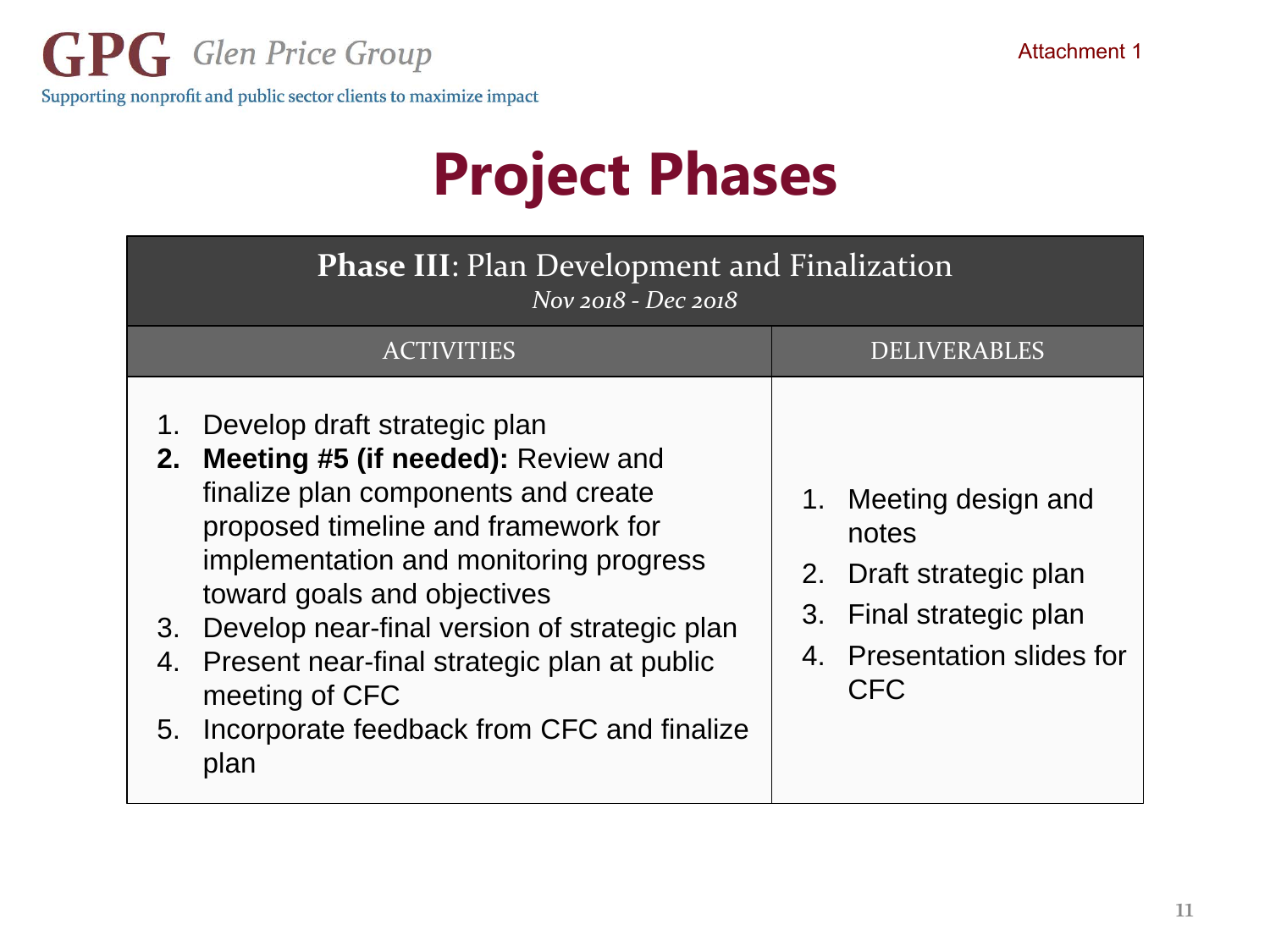

## **Thank You!**